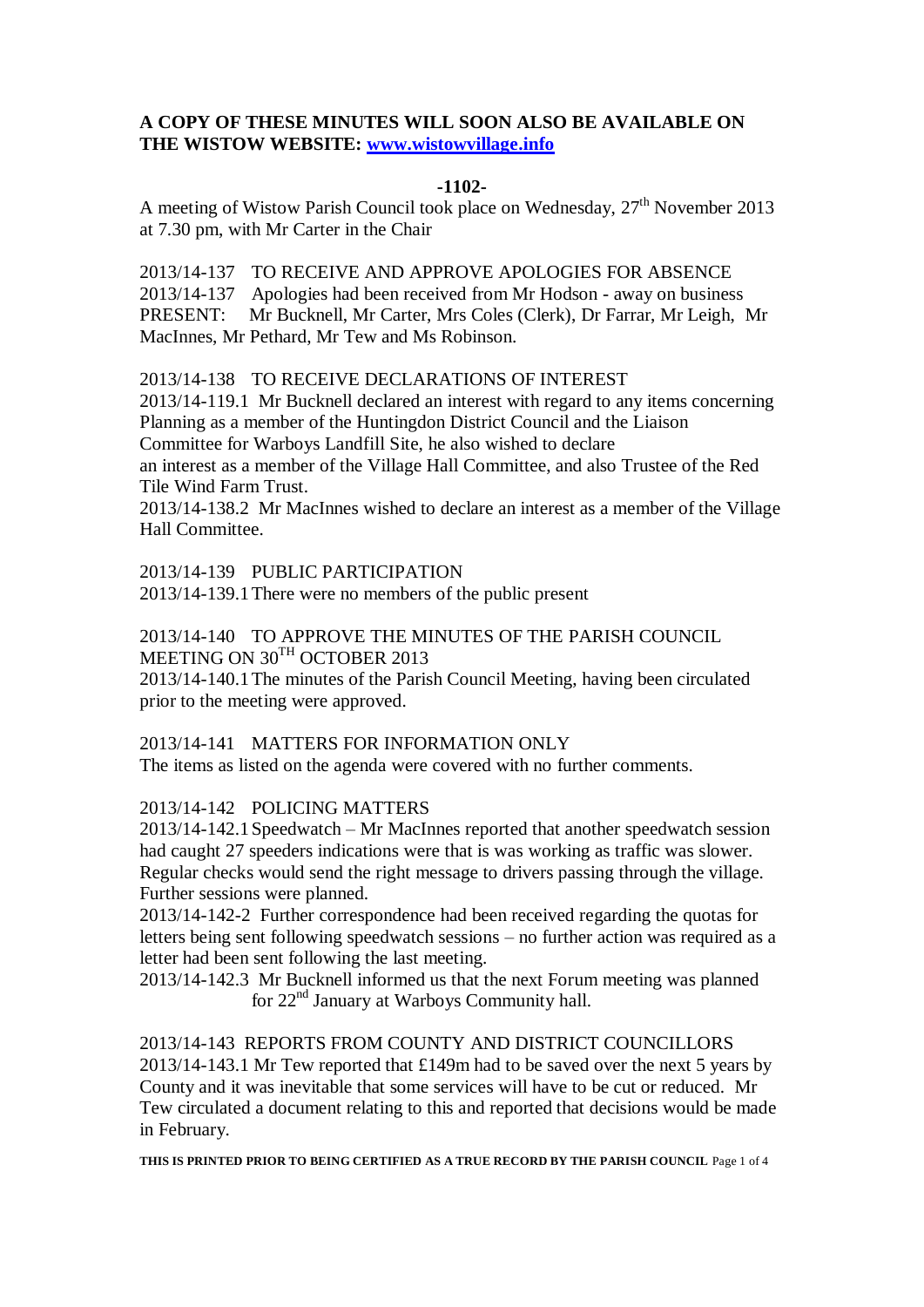2013/14-143.2 Mr Bucknell reported that District were also looking at savings but more detail needs to be available on what is being spent to assess where money can be saved. He asked if we had all received a booklet regarding how our money is spent and the meeting questioned the relevance of the booklet and the cost of production and delivery. When discussing bringing services back into the Council, the cost of pensions is a big issue. Part of Eastfield House had been rented out. 2013/14-143.3 Mr Pethard also reported on savings and that Scrutiny Panels were looking to find savings of £4.9m.

#### 2013/14-143 FINANCE

a) to approve the financial statement and cashflow prediction for 2013/14 2013/14-125.1This had been circulated to Councillors present prior to the meeting, Dr Farrar had a question regarding the sum allocated to ditch clearance, the Clerk explained that there was a discrepancy between the quote and the invoice for the work of £6 which she had spotted after the spreadsheet was circulated, this would be amended, with that amendment it was unanimously agreed.

b) to approve payment of outstanding amounts :

Cambridge Water, standpipe charge  $\pm$  16.95 (this had been paid) Reimburse Mr MacInnes for Spraying equipment £ 82.49

## 2013/14-145 CORRESPONDENCE

2013/14-145.1, 2 and 3 None of the events listed would be attended.

# 2013/14-146 TO CONSIDER ANY PLANNING APPLICATIONS RECEIVED 2013/14-146.1None received

## 2013/14-147 HIGHWAY WARDEN'S REPORT

2013/14-147.1Ms Robinson had had a response from Highways regarding the problems on the B1040 stating that they were looking into the situation with the roads. It was agreed that Highways should be chased due to another accident occurring on the road that evening.

2013/14-147.2 Mr Bucknell had circulated information from SWARCO regarding signage to deal with speeding. The cost would be in the region of £2300 including VAT, we would need to look at the cost of insurance, inform Highways that we are looking at installing these signs and invite the company to come and present to us and provide a firm price. Mr Bucknell would pass details onto the Clerk to make the necessary arrangements. It was also suggested that the Hunts Post be contacted as we would be the first parish to look at providing their own signage.

**THIS IS PRINTED PRIOR TO BEING CERTIFIED AS A TRUE RECORD BY THE PARISH COUNCIL** Page 2 of 4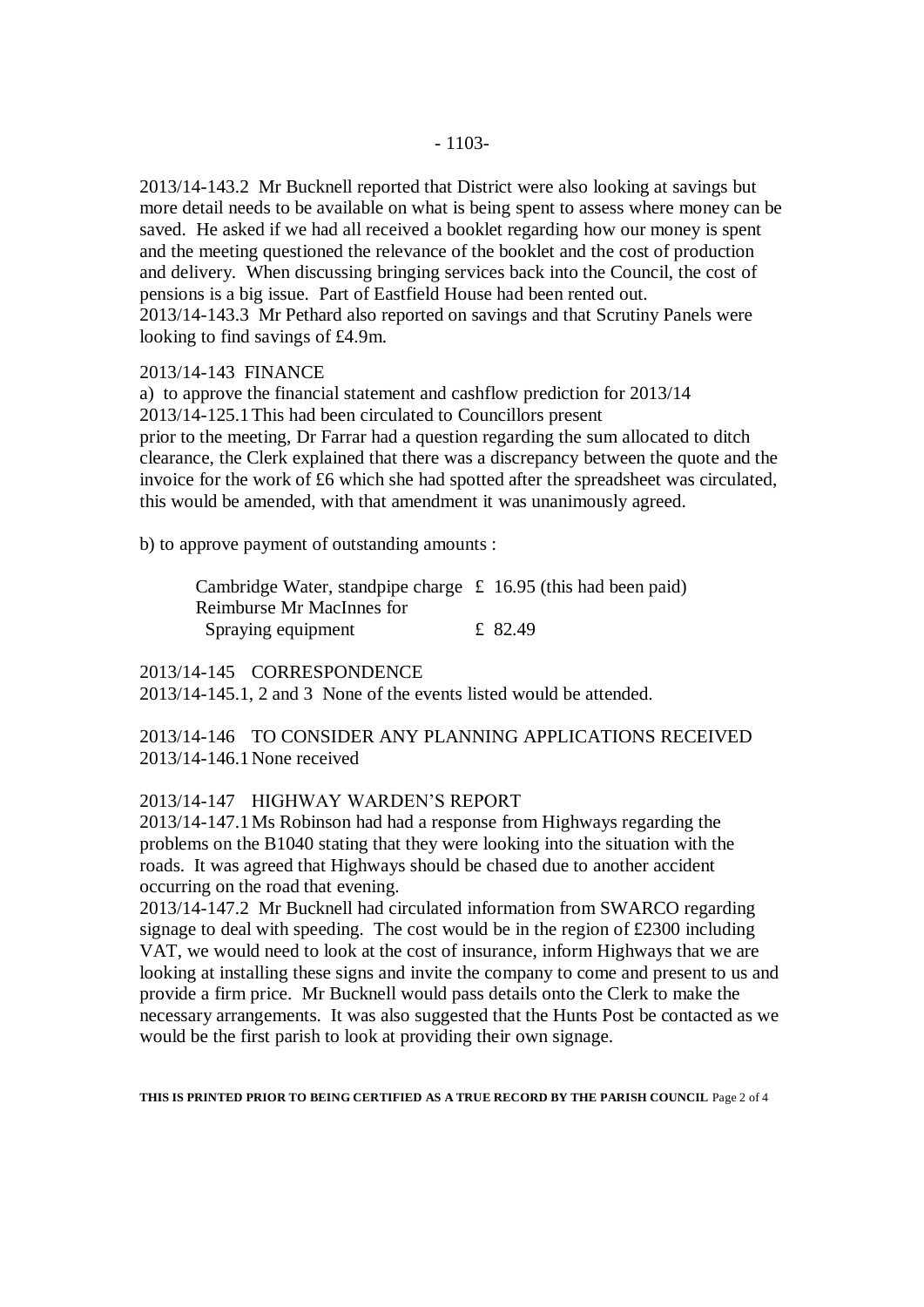#### 2013/14-148 MAINTENANCE ISSUES

2013/14-148. Still nothing from Leisure Logs, the Clerk would try and phone. 2013/14-148.2 Two quotes had been received, but neither gave enough information on materials and cost breakdown. The Clerk had emailed both parties to ask for more information. It was agreed that, in order to speed the process up two Mr Leigh and Dr Farrar would take ownership of the project so that when the information came in Decisions could be made outside of the meeting. The quotes were in the region of  $£2500 - £3000$ , some of which, it was hoped, would be funded by the Red Tile Wind Farm Trust. Mr Bucknell reminded us that the next meeting to award grants was at the end of January and applications need to be in in good time.

2013/14-148.3 Mr Carter had carried out his playground inspection and reported that some work would have to be carried out in the Spring to protect the equipment, this would mainly involve rubbing down and repainting areas where rust is showing. He also recommended purchasing another bin and cementing that and an existing bin in place. The Clerk would ask Mr Burton to quote to do the work, the cost of a bin, without a lock was in the order of £200. It was also noted that the area by the Close is very boggy. The Clerk would contact Cambridge Water to find out whether there was any pipework beneath the area.

2013/14-148.4 Mr MacInnes was on playground rota for November and Mr Bucknell for December.

2013/14-148.5 Mr Bucknell had seen the HDC maps of Oaklands Close and confirmed that the grass areas belong to HDC. The Clerk will contact them regarding outstanding matters.

2013/14-148.6 The Clerk had contacted Mr and Mrs Juggins regarding the gutter. 2013/14-148.7 Hedges on Harris Lane had been cut back.

## 2013/14-149 PRECEPT FOR 2014/15

2013/14-149.1 An increase of 5% (£500) was proposed by Mr Carter, seconded by Mr Leigh and unanimously agreed.

# 2013/14-150 QEII DIAMOND JUBILEE, UPDATE ON DEDICATION OF PLAYGROUND

2013/14-150.1 Nothing further to do on this, just waiting confirmation of completion.

## 2013/14-151 PARISH COUNCIL MEETINGS

2013/14- 151.1 The Chairman had been contacted by four Councillors requesting that we revert to the last Tuesday of the month. This was unanimously agreed.

# 2013/14-152 PARISH PLAN ACTION PLAN WORKING PARTIES FEEDBACK AND UPDATE

a) Litter – Mr MacInnes, nothing to report

b) Countryside – Mr Carter, Mr Leigh had noted that the path from the Bridge towards Bury had been ploughed and not yet reinstated. Mr Bucknell would be seeing Mr Blackhurst and would mention it.

**THIS IS PRINTED PRIOR TO BEING CERTIFIED AS A TRUE RECORD BY THE PARISH COUNCIL** Page 3 of 4